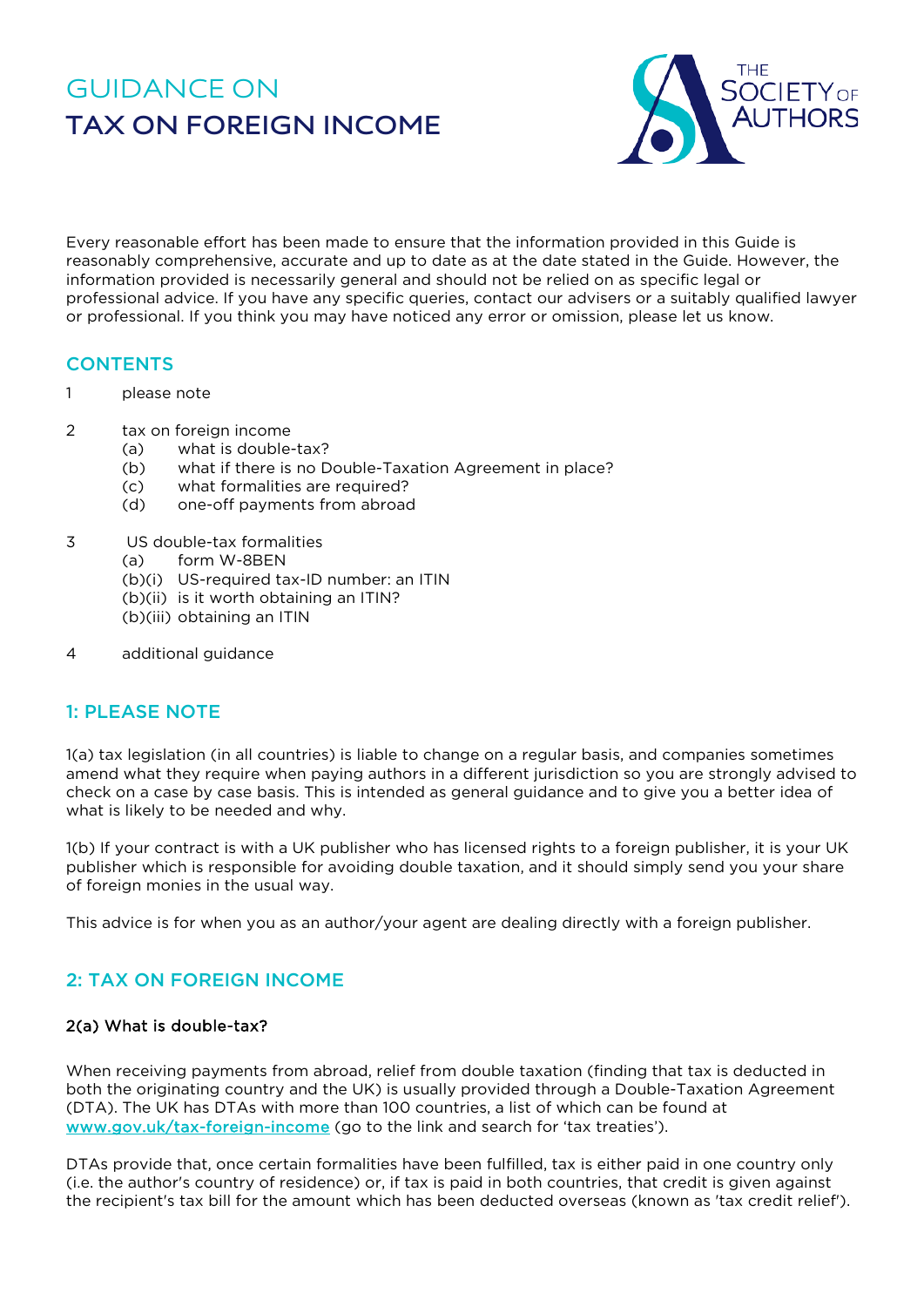Precise arrangements differ from country to country. In some (e.g. the USA) royalties will be paid gross once the necessary formalities have been completed. In others (e.g. Spain and Italy) a reduced amount of tax may still be withheld. It is important to ensure that any sums received from overseas, and any tax withheld, is included in your annual tax return with all supporting documentation being retained for possible inspection.

### 2(b): What if there is no Double-Taxation Agreement in place?

If there is no DTA in place, UK residents are given so-called 'unilateral relief' against overseas taxation which operates in much the same way as tax credit relief under a DTA by setting off against UK tax the sums withheld overseas. Unilateral relief will not however be allowed where relief could be claimed under a DTA, so it is very important to check whether a DTA is in place and, if so, to complete the formalities.

## 2(c): What formalities are required?

These vary from country to country but usually involve the completion of a certificate to confirm that the recipient is a UK resident, is subject to UK tax, and has no permanent establishment in the source country. You will usually also be required to have the form certified by HMRC. (Many members have reported to us that getting the form certified can take an extremely long time. This is doubly frustrating for authors because many foreign publishers will not release payments until they have received the required paperwork.)

### 2(d): One-off payments from abroad

If you are expecting only modest and/or a one-off payment from abroad, e.g. for a speaking engagement (rather than an anticipated robust royalty stream over a number of years), you will want to weigh up the cost and hassle of completing the relevant tax forms (especially with payments from the USA if you do not have an ITIN but the payer insists on it - see point 3(b)(ii)). Remember also that if the payer defaults, pursuing outstanding payment from a foreign country may well be unrealistic if it's indeed even possible. In some cases you might want to consider e.g. the host organisation paying for high-grade travel, accommodation and expenses in lieu of a small fee.

As an aside: we are told that the best way to avoid incurring bank charges (which can eat up a large part of a small payment) is for the payment to be made via PayPal.

## 3: US DOUBLE-TAX FORMALITIES

## 3(a): Form W-8BEN

If you are to receive income from the US gross (i.e. without deduction of US income tax - currently at 30%) you will need to complete form W-8BEN. In addition, it seems that many US publishers will not release monies at all until they have received the completed form. If you operate as a limited company, you need form W-8BEN-E and tick 'corporation'. If you are not the author but their heir (you are acting as their 'estate'), you again need form W8-BEN-E. If you are acting in an agent capacity, you need form W-81MY. These forms, together with detailed instructions, can be downloaded from the IRS website, [www.irs.gov,](http://www.irs.gov/) or can be obtained from the SoA. They are largely self-explanatory. We understand that if you are applying from the UK you do not need to put any answer to Q10 on form W-8BEN. And take seriously the requirement that you complete the forms 'in wet ink'.

#### 3(b)(i): US-required tax ID number - an 'ITIN'

In order to complete form W-8BEN, you need to supply a US-acceptable tax ID number.

The IRS guidance seems to suggest that for all US double-tax applications, British authors can simply use their UTR (Unique Tax payer Reference number). However, the guidance is not clear on this point and it seems that the majority (other than Amazon – see next paragraph) still insist that 'acceptable ID' must be a US-issued ITIN.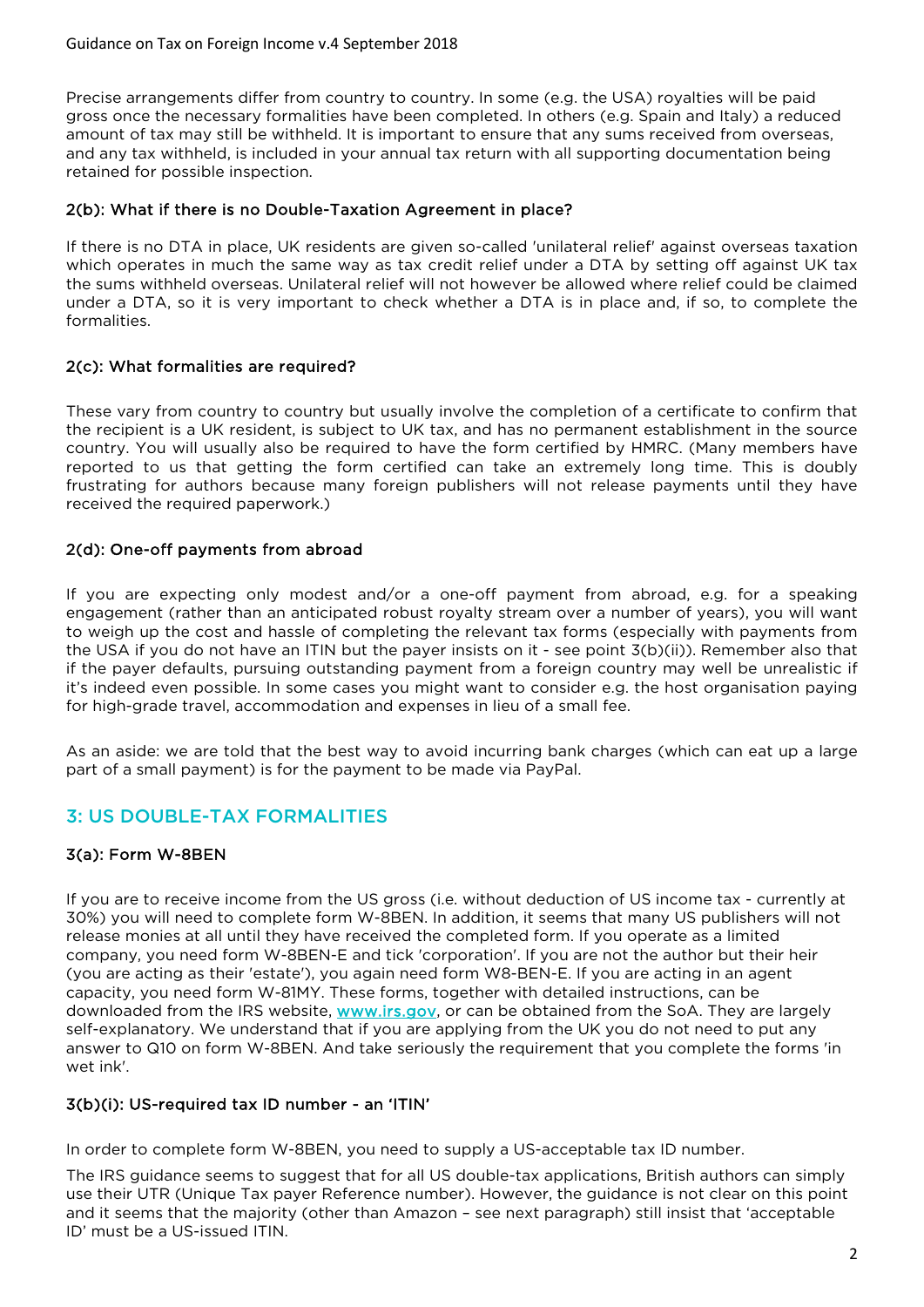We understand that if you are publishing direct with Amazon, Amazon will accept your UK UTR as acceptable ID. The Amazon site gives detailed guidance on the paperwork it needs.

## 3(b)(ii): is it worth obtaining an ITIN?

Be aware that if an ITIN has not been actively used within the previous three years, it will lapse.

If you do not already have an ITIN, and especially if the total payments to you are likely to be modest, the magnitude and cost of the formalities may affect whether or not you feel that a US-originated commission is worth accepting. See also point 2(d) above.

### 3(b)(iii): obtaining an ITIN

Obtaining an ITIN is not fun. You need to complete IRS form W-7, giving your full name, postal address, date of birth, and country of birth. In box 6B you should enter your foreign (non-US) tax ID number - in most cases this will be your UTR (Unique Taxpayer Reference number). This form, and instructions, can be downloaded from the IRS website, [www.irs.gov.](http://www.irs.gov/)

You also need to supply a certified copy of your passport. This certified copy has to be produced and seal-stamped by the relevant issuing agency. Notarised copies are not acceptable. You also need to supply a letter on the publisher's letterhead stating that the ITIN is needed for payment purposes.

Form W-7, the certified copy of your passport and the publisher's statement can then be posted to the 'Internal Revenue Service, ITIN Operation, PO Box 149342. Austin, TX 78741-9342'. However, we understand that the IRS will automatically reject an application if it thinks that even just one box has not been completed properly (without giving suggestions as to how any corrections might be dealt with). The safer method is to go via an 'acceptance agent'. Acceptance agents are authorised to submit ITIN applications direct to the IRS.

The IRS has a list of UK-based acceptance agencies (see [www.irs.gov/lndividuals/Acceptance-](http://www.irs.gov/lndividuals/Acceptance-Aqents-United-Kinqdom)[Aqents-United-Kinqdom\)](http://www.irs.gov/lndividuals/Acceptance-Aqents-United-Kinqdom) which, as they are on the IRS list, will presumably have gone through its vetting procedure so we assume it should be safe to use them. But the fee charged can be high. The phone numbers are given on the IRS website and we would advise that you phone obtain some fee quotes for this work. Members are understandably likely to be very wary of sending their passport to the US, but accountants HW Fisher recommend an American acceptance agency: Ross & Moncure Inc (726 North Washington Street, Alexandria, VA 22314, USA, [www.rossmoncure.com\)](http://www.rossmoncure.com/) as helpful and reasonably priced. We would appreciate any recommendations from members who have had good experiences with UK acceptance agents.

## 4: ADDITIONAL GUIDANCE

*The following additional guidance is given by Tim Walford-Fitzgerald of H W Fisher & Company, Chartered Accountants specialising in advising authors on tax and financial matters.*

As mentioned above, DTAs enable you to claim overseas tax suffered as a deduction from the UK tax liability on the same profits. This limits the overall tax liability to the higher of the two countries' rates, minimising the burden. However, in order to get relief against tax there are some conditions that need to be met:

The first is that the deduction has to be equivalent to income tax. Other countries may impose all sorts of levies and surcharges which feel like tax in the way they hit your pocket, but aren't allowed as tax credits. These can usually still be deducted from profits as expenses though, giving some relief. Obtaining certificates of tax deducted is vital as evidence not only of the amounts paid but also the nature of the deductions. If you use a company or partnership, always ensure that the certificates are issued in the correct name.